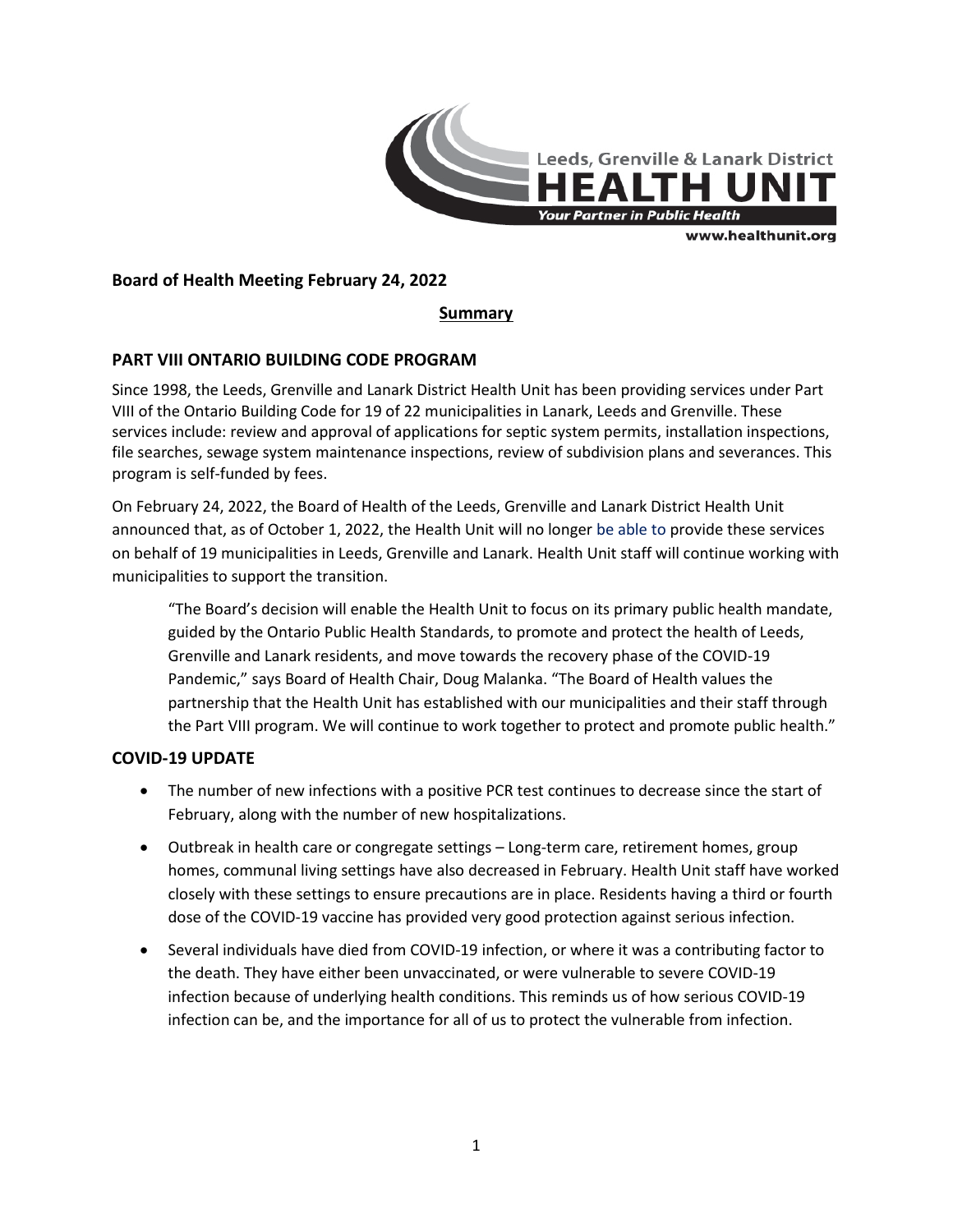- Our public messaging now focuses on "Living Well alongside COVID-19"and encouraging people to eat well, be physically active, get enough sleep, connect with and support others, and getting out and participating in activities that are important to them while using the layers of protection, as appropriate to the situation, to reduce the risk of COVID-19 infection.
	- o Vaccine For 12 plus 3 doses or 4 doses if immune compromised, 2 doses for 5 to 11 year olds.
	- o Mask use for indoor public spaces, and with immune compromised individuals.
	- o Stay home when sick, test if available.
	- o Wash hands, use hand sanitizer.
	- o Avoid crowded spaces, physically distance.

### Vaccine Numbers

- For individuals 5 plus, our first dose vaccination rate is 94.3%, and for two doses is 90.9%. LGL continues to lead the province in the proportion of the 5 plus age-group who have received two doses of vaccine which provides very good protection (90%) against serious infection requiring hospitalization.
- The vaccination rate for individuals 5 to 11 is 63.9% with a first dose and 41.3% with a second dose. We are working toward a goal of 70% first doses for individuals 5 to 11 by the March 29th vaccine report.
- Overall, for those 18 plus who are eligible for a third dose of COVID-19 vaccine, the rate is 69.0% - the highest proportion among Ontario Public Health Unit areas. This provides 61% protection against symptoms, and 95% protection against serious infection requiring hospitalization.
- Vaccine appointments have decreased at the fixed sites so the team is focusing on going to where people are with mobile clinics. An RV is being rented to add to the mobile sites during March Break.

### **REOPENING ONTARIO**

- In Ontario, hospitalizations and ICU admissions have decreased steadily since January. This is a key indicator that the province is tracking to determine the need for provincially directed COVID-19 precautions.
- On February, 17, 2022, Regulation 364/20 increased capacity limits on many settings, and also increased social gathering limits both inside and outdoors. On March 1, 2022, further measures were lifted. Three measures are still required - screening for symptoms with a sign outside the locale, masking indoors (unless eating or in a non-public location and physically distanced), and having a Safety Plan outlining how requirements of the Ministry of Labour will be met.